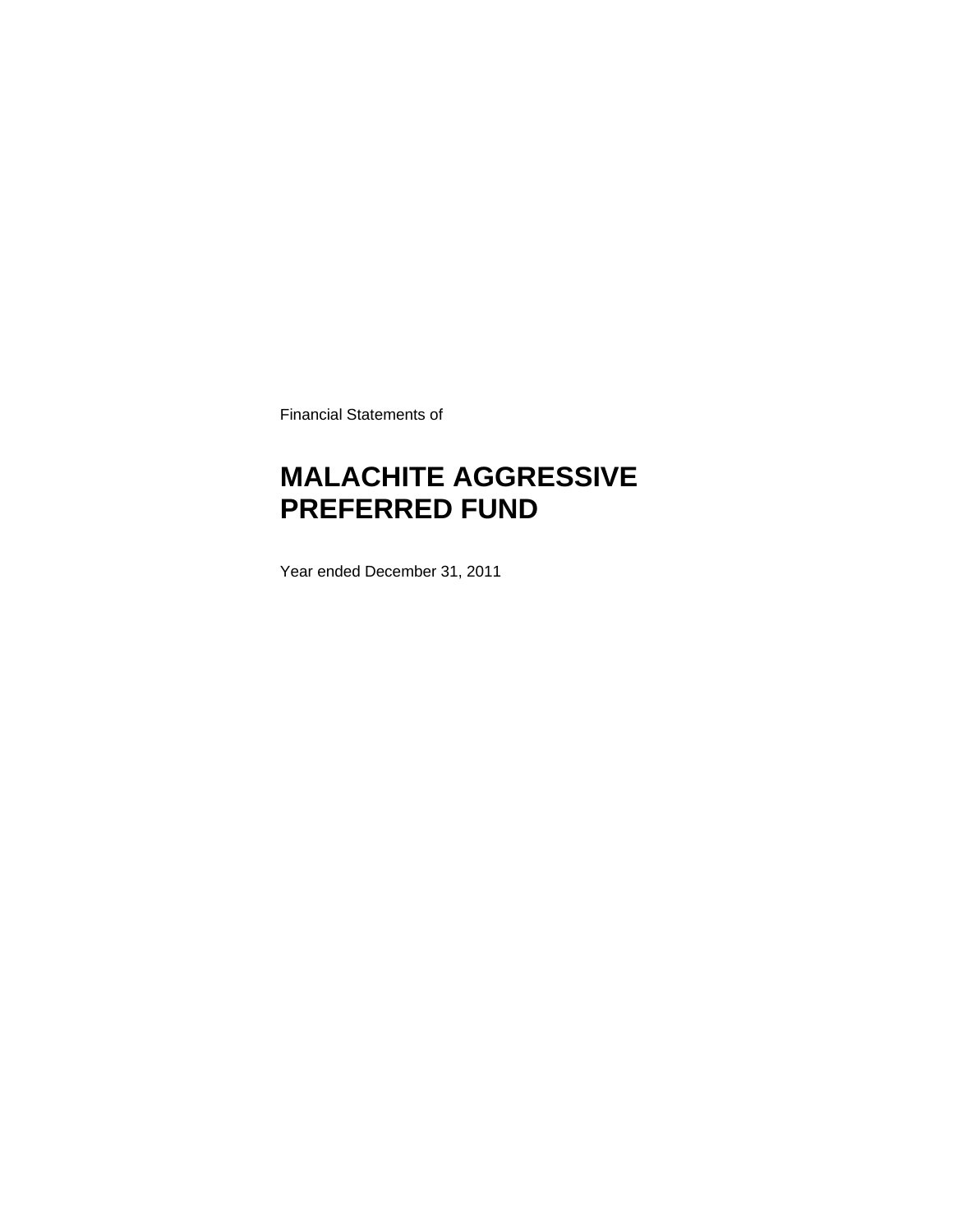

**KPMG LLP** Telephone (416) 228-7000 **Chartered Accountants** Fax (416) 228-7123 Yonge Corporate Centre **Internet** Www.kpmg.ca 4100 Yonge Street Suite 200 Toronto ON M2P 2H3 Canada

### **INDEPENDENT AUDITORS' REPORT**

To the Unitholders of Malachite Aggressive Preferred Fund (the "Fund")

We have audited the accompanying financial statements of Malachite Aggressive Preferred Fund, which comprise the statements of net assets and investment portfolio as at December 31, 2011, the statements of operations, changes in net assets and unitholders' equity for the year then ended, and notes, comprising a summary of significant accounting policies and other explanatory information.

### *Management's Responsibility for the Financial Statements*

Management is responsible for the preparation and fair presentation of these financial statements in accordance with Canadian generally accepted accounting principles, and for such internal control as management determines is necessary to enable the preparation of financial statements that are free from material misstatement, whether due to fraud or error.

### *Auditor's Responsibility*

Our responsibility is to express an opinion on these financial statements based on our audit. We conducted our audit in accordance with Canadian generally accepted auditing standards. Those standards require that we comply with ethical requirements and plan and perform the audit to obtain reasonable assurance about whether the consolidated financial statements are free from material misstatement.

An audit involves performing procedures to obtain audit evidence about the amounts and disclosures in the financial statements. The procedures selected depend on our judgment, including the assessment of the risks of material misstatement of the financial statements, whether due to fraud or error. In making those risk assessments, we consider internal control relevant to the entity's preparation and fair presentation of the financial statements in order to design audit procedures that are appropriate in the circumstances, but not for the purpose of expressing an opinion on the effectiveness of the entity's internal control. An audit also includes evaluating the appropriateness of accounting policies used and the reasonableness of accounting estimates made by management, as well as evaluating the overall presentation of the financial statements.

We believe that the audit evidence we have obtained is sufficient and appropriate to provide a basis for our audit opinion.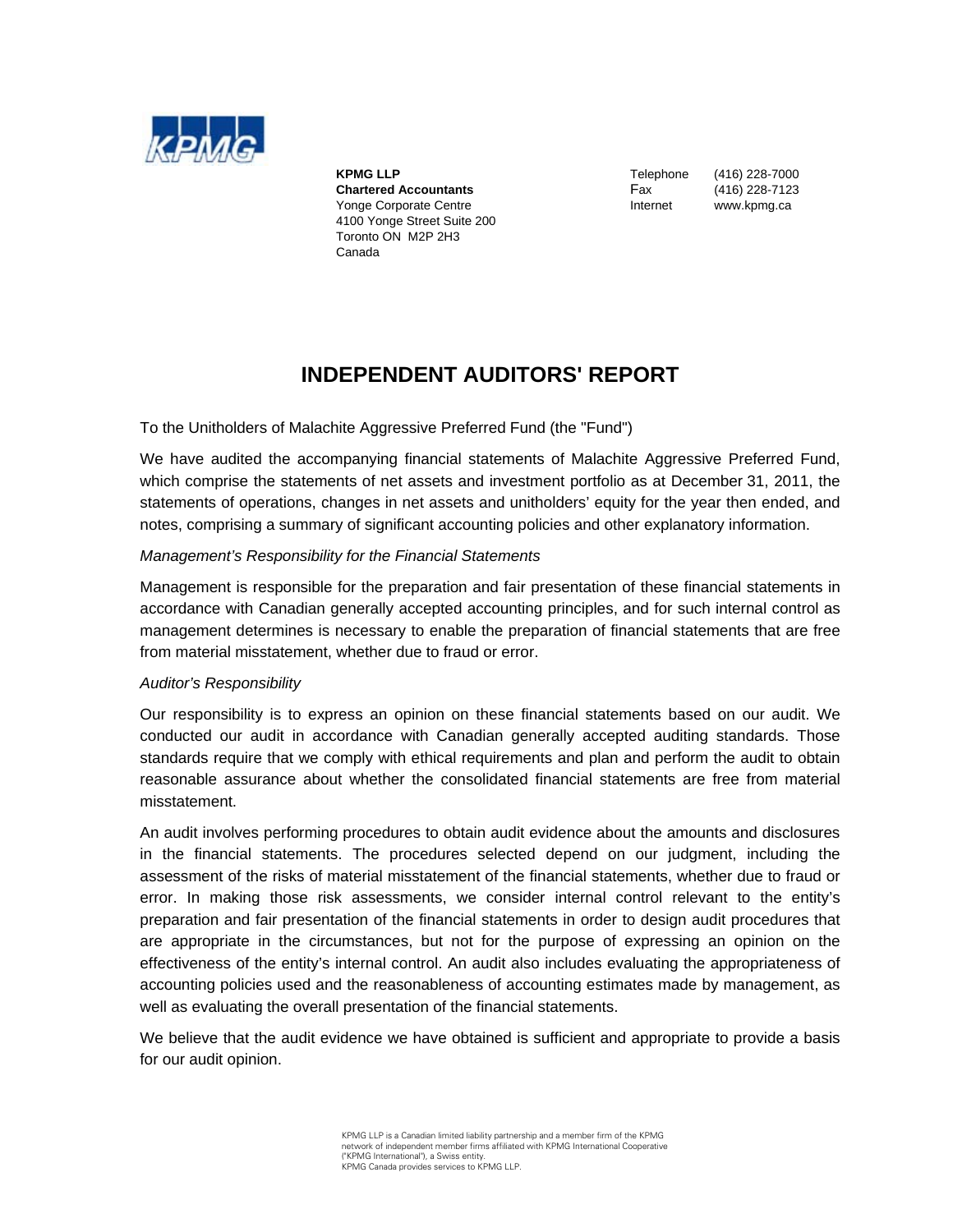

Page 2

#### *Opinion*

In our opinion, the financial statements present fairly, in all material respects, the financial position of Malachite Aggressive Preferred Fund, as at December 31, 2011, and the results of its operations and the changes in its net assets and unitholders' equity for the year then ended in accordance with Canadian generally accepted accounting principles.

 $kPm6$   $\mu$ 

Chartered Accountants, Licensed Public Accountants

March 22, 2012 Toronto, Canada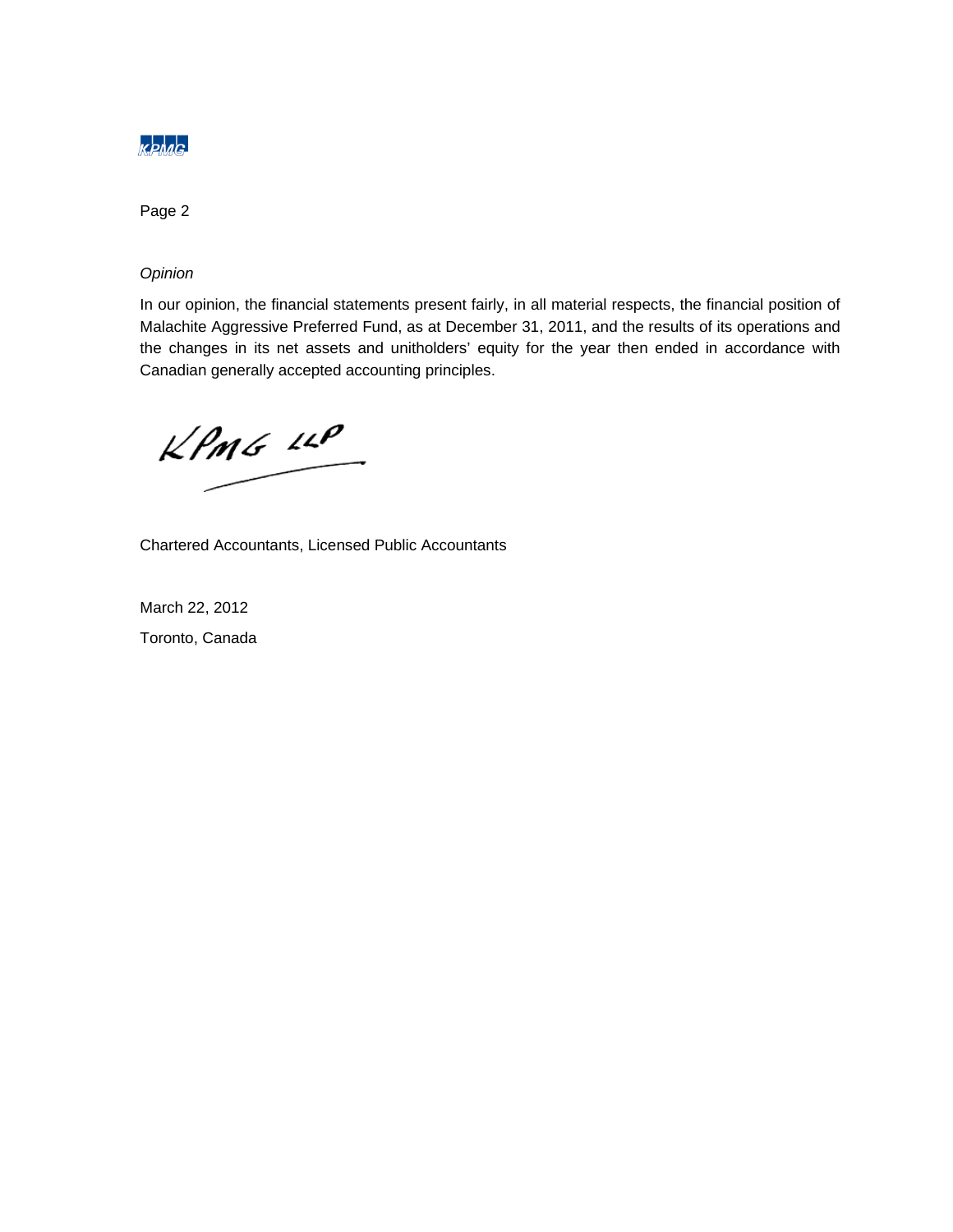Statement of Net Assets

| December 31                                                                                                      | 2011                                       | 2010                                     |
|------------------------------------------------------------------------------------------------------------------|--------------------------------------------|------------------------------------------|
| <b>Net Assets</b>                                                                                                |                                            |                                          |
| Investments, at fair value*<br>Subscriptions receivable<br>Accrued income receivable<br>Cash<br>Due from brokers | \$4,977,759<br>350,000<br>10,633<br>57,582 | \$2,871,599<br>8,966<br>45,457<br>63,320 |
|                                                                                                                  | \$5,395,974                                | \$2,989,342                              |
| <b>Accrued liabilities</b><br>Due to brokers                                                                     | \$<br>66,378<br>242,477<br>308,855         | \$<br>88,750<br>81,542<br>170,292        |
| Total net assets and unitholders' equity                                                                         | \$5,087,119                                | \$2,819,050                              |
| <b>Unitholders' Equity</b>                                                                                       |                                            |                                          |
| Units issued and outstanding<br>Unrealized (depreciation) appreciation in value of investments                   | \$5,350,190<br>(263, 071)                  | \$2,717,253<br>101,797                   |
|                                                                                                                  | \$5,087,119                                | \$2,819,050                              |
| Net asset value per unit                                                                                         | \$<br>10.0793                              | \$<br>10.7659                            |

\*Cost of investments is reflected on the statement of investment portfolio.

See accompanying notes to financial statements.

\_\_\_\_\_\_\_\_\_\_\_\_\_\_\_\_\_\_\_\_\_\_\_\_\_\_\_\_\_\_\_\_\_\_\_\_\_\_\_

On behalf of the Trustee:

Hymas Investment Management Inc.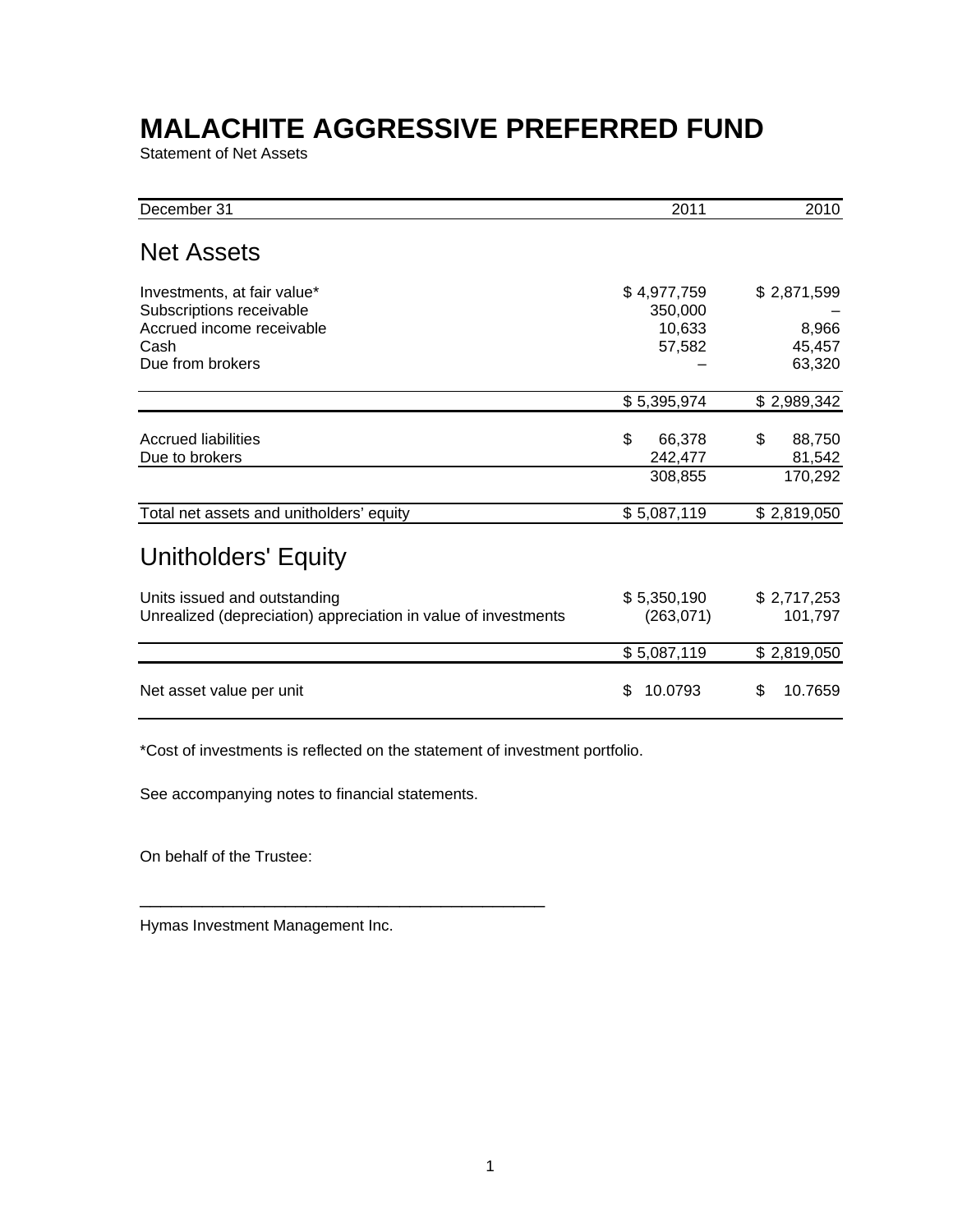Statement of Operations

| Year end December 31                                                                          | 2011          | 2010          |
|-----------------------------------------------------------------------------------------------|---------------|---------------|
| Investment income:<br><b>Dividends</b>                                                        | \$<br>251,449 | \$<br>140,368 |
| Expenses:                                                                                     |               |               |
| Legal and audit                                                                               | 11,400        | 10,200        |
| Interest                                                                                      | 1,067         | 402           |
| Other                                                                                         | 340           | 63            |
|                                                                                               | 12,807        | 10,665        |
| Amounts that would otherwise have been payable by the                                         |               |               |
| Investment fund that were paid or absorbed by the Manager                                     | (1,000)       | (2,000)       |
|                                                                                               | 11,807        | 8,665         |
|                                                                                               |               |               |
| Net investment income                                                                         | 239,642       | 131,703       |
|                                                                                               |               |               |
| Net realized gains                                                                            | 140,590       | 222,619       |
| Net change in unrealized gains                                                                | (364, 868)    | 19,770        |
| <b>Transaction costs</b>                                                                      | (6027)        | (6, 103)      |
|                                                                                               | (230, 305)    | 236,286       |
| (Decrease) increase in net assets from operations                                             | \$<br>9,337   | \$<br>367,989 |
|                                                                                               |               |               |
| Increase in net assets from operations per unit<br>(based on weighted average number of units |               |               |
| outstanding during the year)                                                                  | \$<br>0.0236  | \$<br>1.7152  |

See accompanying notes to financial statements.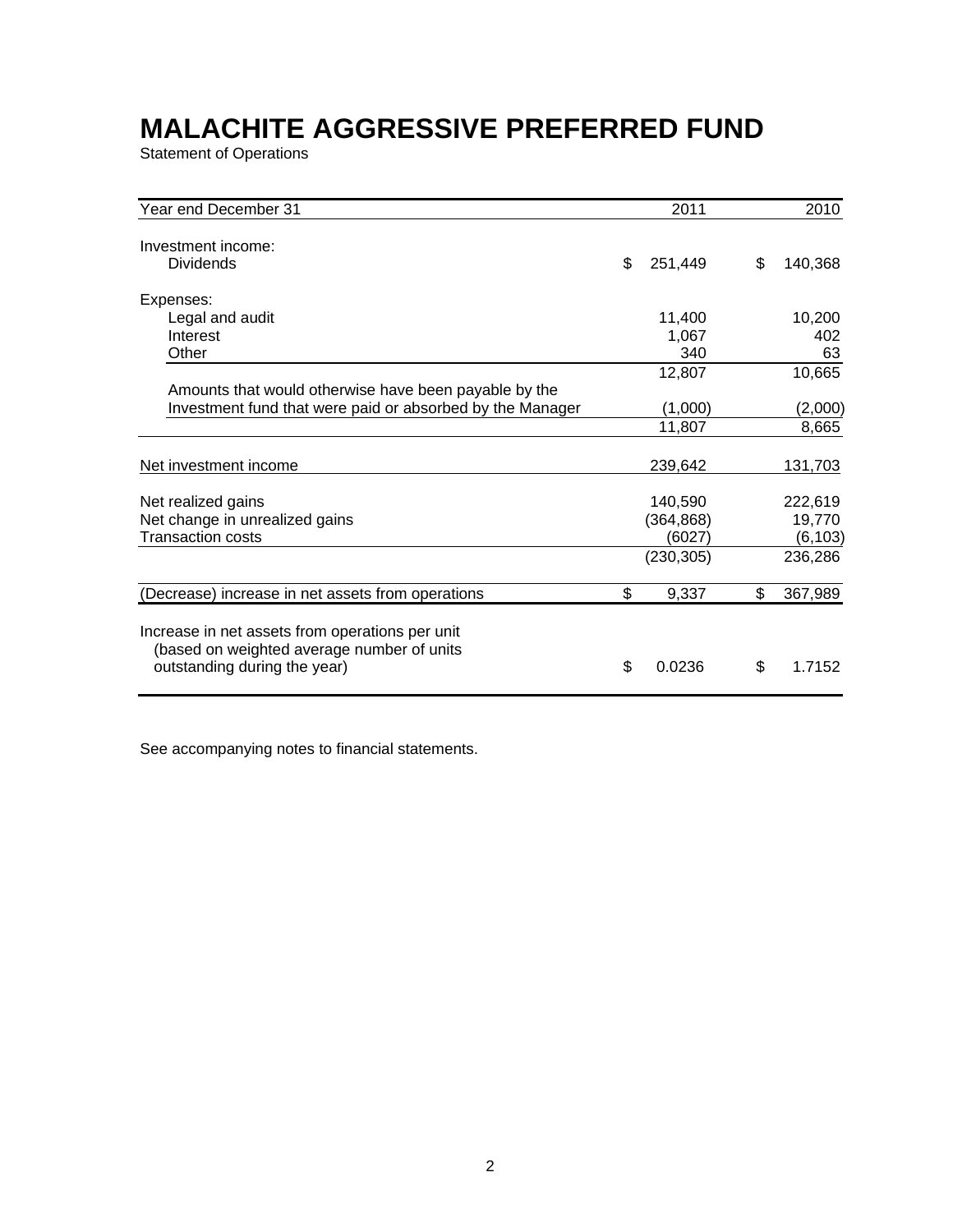Statement of Changes in Net Assets

| Year ended December 31                                    | 2011                 | 2010               |
|-----------------------------------------------------------|----------------------|--------------------|
| Net assets at the beginning of the year                   | \$2,819,050          | \$1,984,115        |
| Increase in net assets from operations                    | 9,337                | 367,989            |
|                                                           |                      |                    |
| Capital transactions:                                     |                      |                    |
| Proceeds from issue of units<br>Reinvested distributions  | 2,566,500<br>274,542 | 881,000<br>235,066 |
| Units redeemed                                            | (208, 104)           | (300, 901)         |
| Distributions to unitholders:                             |                      |                    |
| Net capital gains                                         | (134, 563)           | (216, 516)         |
| Investment income                                         | (239, 643)           | (131, 703)         |
| Recovery of distributions in excess of income             |                      |                    |
| Net assets, December 31                                   | \$5,087,119          | \$2,819,050        |
| <b>Statement of Changes in Unitholders' equity</b>        |                      |                    |
|                                                           |                      | <b>Units</b>       |
| Units issued and outstanding:                             |                      |                    |
| Balance, January 1, 2010                                  |                      | 187,779.6671       |
| Units issued for cash, including reinvested distributions |                      | 100,441.1196       |
| Units redeemed                                            |                      | (26, 371.5727)     |
| Balance, December 31, 2010                                |                      | 261,849.2113       |
| Units issued for cash, including reinvested distributions |                      | 262,011.5555       |
| Units redeemed                                            |                      | (19, 149.9910)     |
| Outstanding at December 31, 2011                          |                      | 504,710.7758       |

See accompanying notes to financial statements.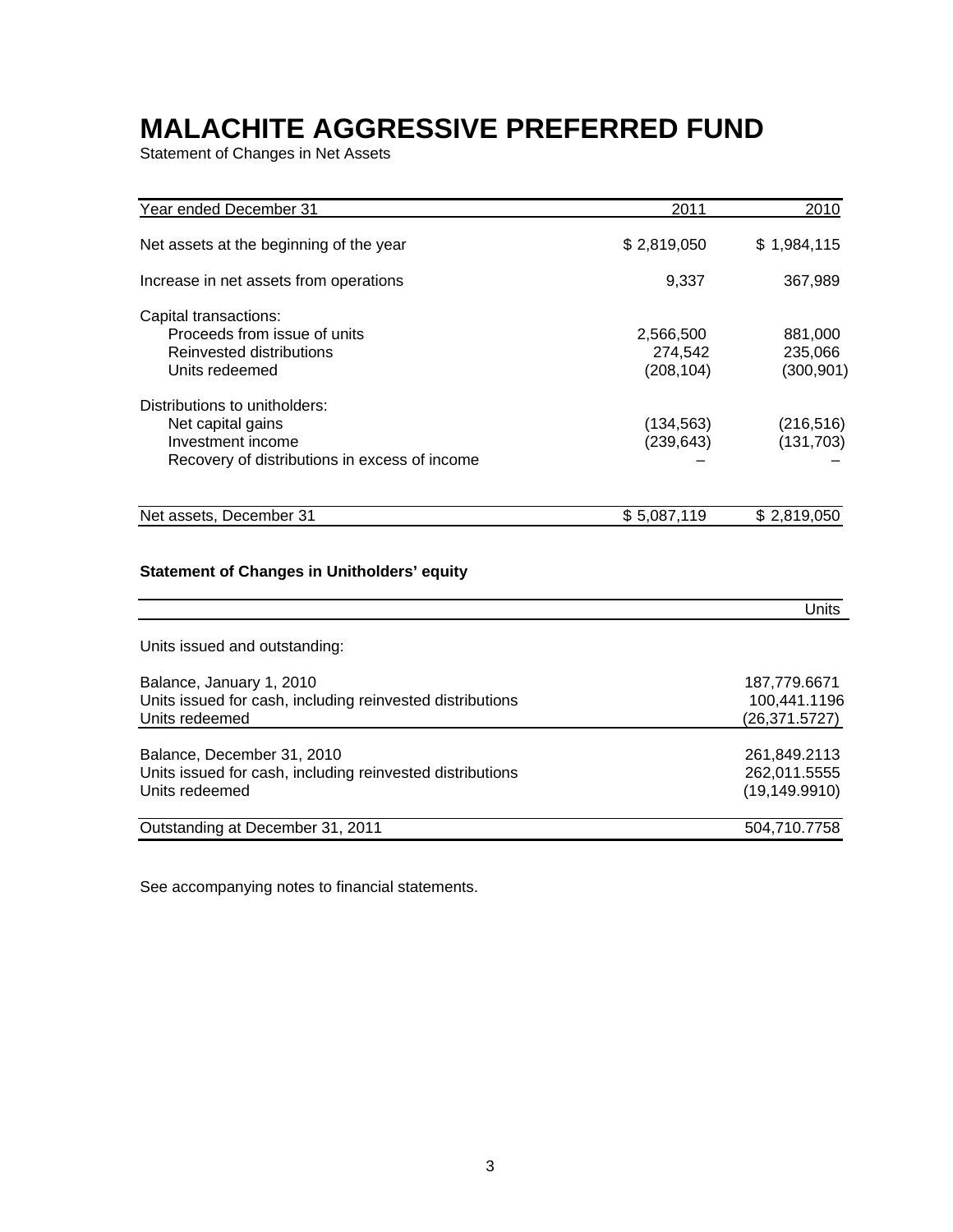Statement of Investments

December 31, 2011

| Number of |                                                                                                 | Average       | Fair          | Weight in |
|-----------|-------------------------------------------------------------------------------------------------|---------------|---------------|-----------|
| shares    | Security                                                                                        | cost          | value         | portfolio |
| 23,000    | <b>BAM Split Corp. Class AA</b><br>Preferred Shares, Series 3                                   | \$<br>504,590 | \$<br>505,540 | 9.9%      |
| 3,300     | <b>Bank of Nova Scotia</b><br>6.25% Non-Cum. 5 Yr Reset<br>Preference Shares, Series 28         | 90,311        | 89,166        | 1.8%      |
| 5,700     | Co-operators General Ins Co<br>Non- Cum. Redeemable Class E<br>Preference Shares, Series C      | 121,325       | 127,794       | 2.5%      |
| 3,000     | Capstone Infrastructure Corp<br>5% Cum. 5 Yr Rate Reset<br>Preference Shares, Series A          | 60,269        | 51,150        | 1.0%      |
| 8,800     | <b>CPI Preferred Equity Ltd</b><br>4.85% Cum Redeemable<br>Preferred Shares, Series 31          | 161,230       | 116,600       | 2.3%      |
| 2,900     | Dividend 15 Split Corp.<br>5.25% Preference Shares                                              | 29,926        | 29,783        | 0.6%      |
| 12,200    | E-L Financial Corp Ltd<br>First Preference Shares, Series 1                                     | 270,849       | 283,040       | 5.6%      |
| 5,800     | E-L Financial Corp Ltd<br>First Preference Shares, Series 2                                     | 120,071       | 122,496       | 2.4%      |
| 4,800     | First National Financial Corp.<br>Class A Preference Shares, Series 1<br>4.65% 5 Yrs Rate Reset | 91,320        | 90,240        | 1.8%      |
| 20,100    | Great-West Lifeco Inc.<br>4.85% Non-Cum.<br>First Preferred Shares, S-H Perp                    | 472,070       | 476,370       | 9.4%      |
| 19,300    | Great-West Lifeco Inc.<br>4.50% Non-Cum<br>First Preferred Shares, Series I                     | 434,606       | 435,215       | 8.6%      |
| 2,400     | Great-West Lifeco Inc.<br>5.65% Non-Cum<br>First Preferred Shares, Series L                     | 61,183        | 61,992        | 1.2%      |
| 5,300     | <b>HSBC Bank Canada</b><br>6.6% Non-Cum 5 Yr Reset<br>Preference Shares, Series E               | 144,659       | 144,001       | 2.8%      |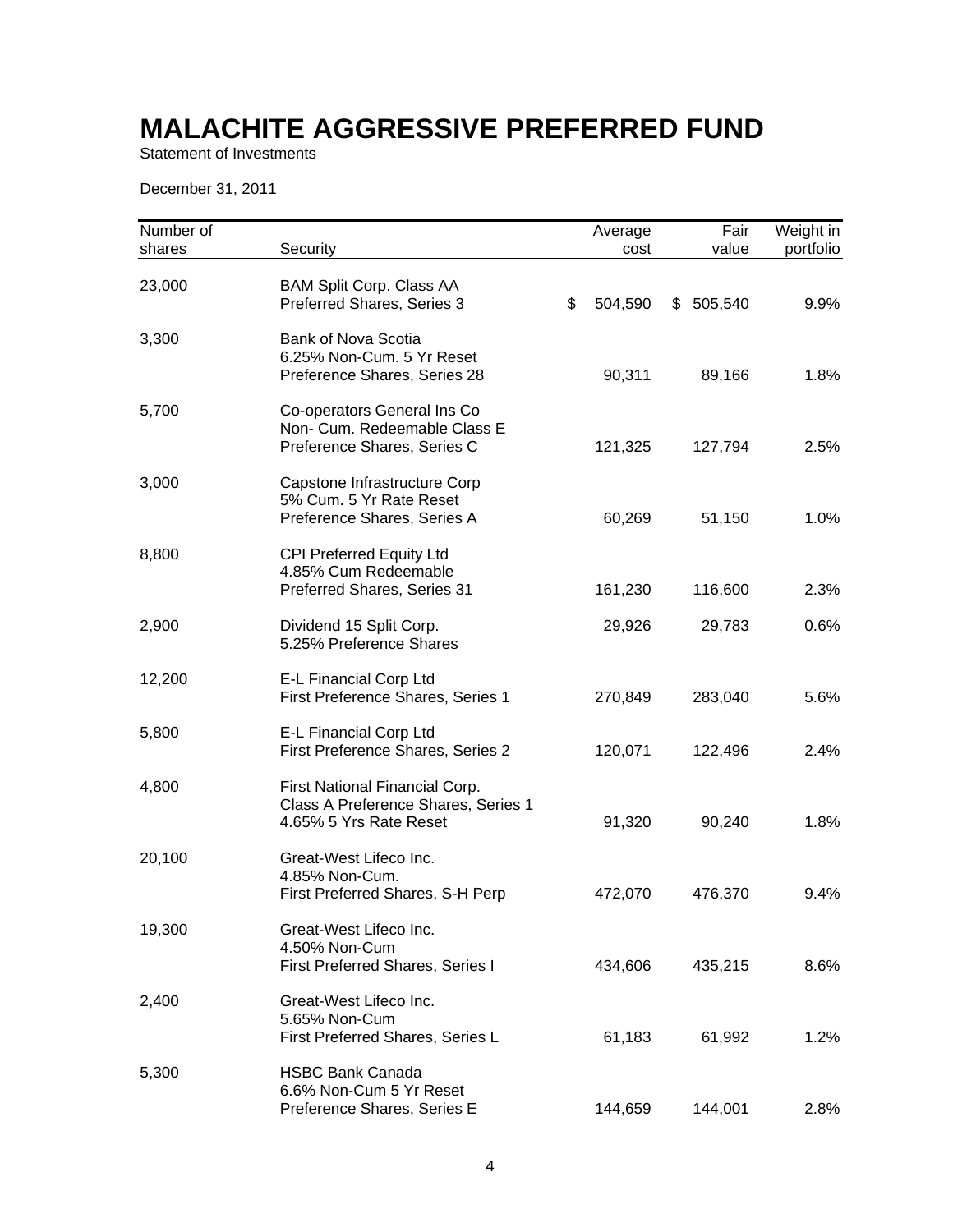Statement of Investments (continued)

December 31, 2011

| <b>Shares</b> | Security                                                                                                       | Average<br>cost | Fair<br>value | Weight in<br>portfolio |
|---------------|----------------------------------------------------------------------------------------------------------------|-----------------|---------------|------------------------|
| 4,800         | Industrial Alliance Insurance & Financial<br>Services Inc., Non-Cum Class A<br>Preferred Shares, Series F      | 123,464         | 123,600       | 2.4%                   |
| 14,200        | Industrial Alliance Insurance & Financial<br>Services Inc., 4.6% Non-Cum Class A<br>Preferred Shares, Series B | 319,539         | 331,570       | 6.5%                   |
| 2,000         | <b>Intact Financial Corp</b><br>4.2% Non-Cum. Rate Reset<br>Class A Preferred Shares, Series 1                 | 49,618          | 50,600        | 1.0%                   |
| 1,100         | Life and Bank Split Corp., 5.25%<br>Cum. Preference Shares, Class A                                            | 10,834          | 10,868        | 0.2%                   |
| 3,100         | Manulife Financial Corp.<br>4.5% Class A<br>Preferred Shares, Series 3                                         | 447,665         | 435,366       | 1.3%                   |
| 20,100        | Manulife Financial Corp., 4.65%<br>Non-Cum Preferred Series 2<br>Preferred Shares, Class A                     | 68,611          | 68,045        | 8.6%                   |
| 1,700         | Royal Bank of Canada 6.25% Non-Cum.<br>5-Year Rate Reset<br>First Preferred Shares, Series AP                  | 46,352          | 46,019        | 0.9%                   |
| 4,700         | Royal Bank of Canada, 6.25% Non-Cum.<br>5-Year Rate Reset<br>First Preferred Shares, Series AR                 | 130,313         | 127,511       | 2.5%                   |
| 1,500         | Royal Bank of Canada, 6.25% Non-<br>Cum., 5-yr Reset Preferred Shares,<br>Series AT                            | 41,251          | 41,055        | 0.8%                   |
| 6,300         | Royal Bank of Canada, 6.25% Non-Cum.<br>5-Year Rate Reset<br>First Preferred Shares, Series AV                 | 172,878         | 172,494       | 3.4%                   |
| 14,300        | Sun Life Financial Inc.<br>4.45% Non-Cum.<br>Class A Preferred Shares, Series 3                                | 305,429         | 297,583       | 5.8%                   |
| 19,100        | Sun Life Financial Inc., 4.45% Non-Cum.<br>Class A Preferred Shares, Series 4                                  | 403,706         | 397,471       | 7.8%                   |
| 12,200        | Sun Life Financial Inc., 4.5% Non-Cum.<br>Class A Preferred Shares, Series 5                                   | 246,317         | 256,688       | 5.0%                   |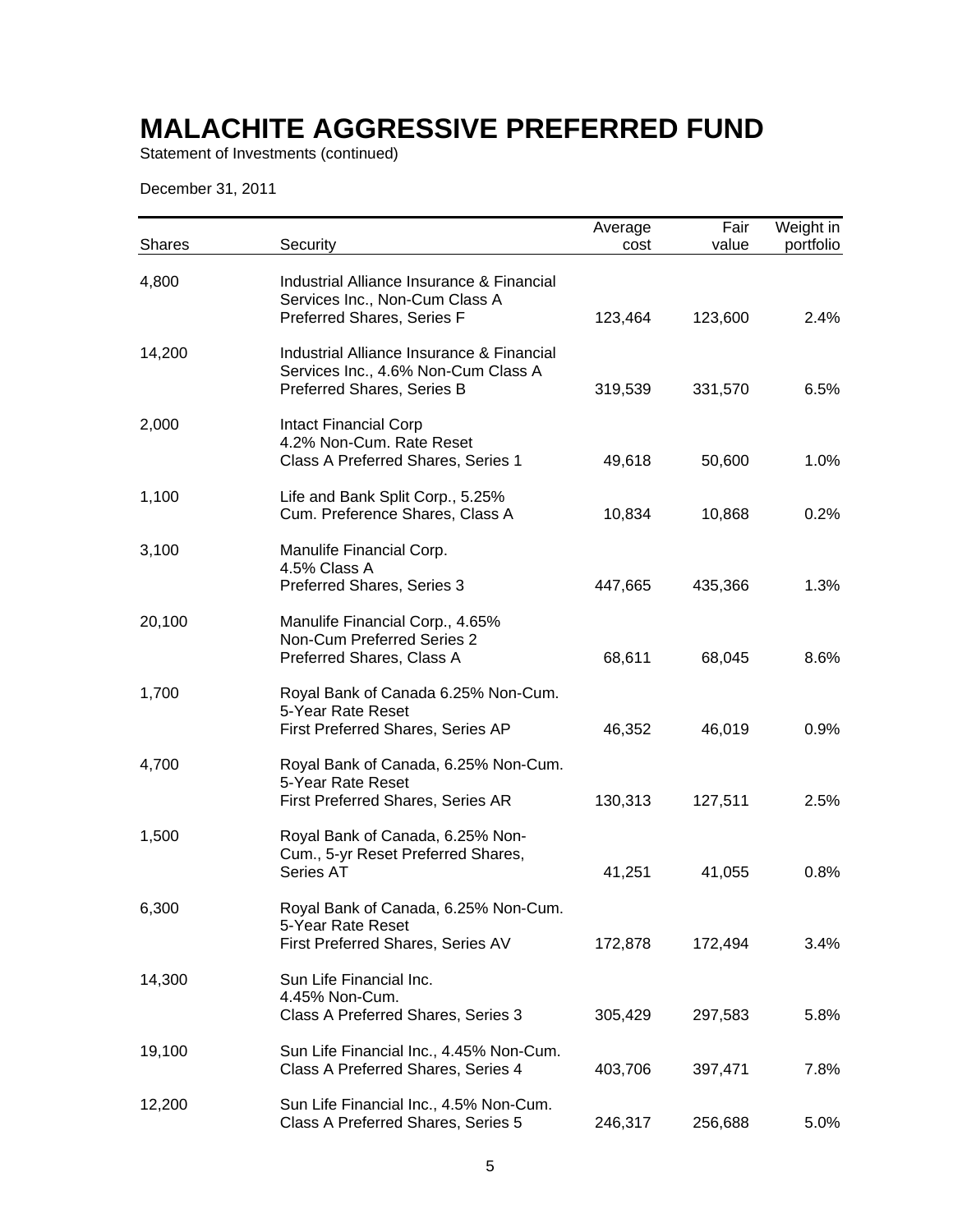Statement of Investments (continued)

December 31, 2011

| <b>Shares</b> | Security                                                                  | Average<br>cost | Fair<br>value | Weight in<br>portfolio |
|---------------|---------------------------------------------------------------------------|-----------------|---------------|------------------------|
| 10,300        | Yellow Media Inc., 5% Cum. Redeemable<br>First Preferred Shares, Series 2 | 144.896         | 19.982        | $0.4\%$                |
| 23,400        | Yellow Media Inc., 5% Cum. Rate Reset<br>First Preferred Shares, Series 3 | 167.551         | 65.520        | 1.3%                   |
| Net assets    |                                                                           | \$5,240,830     | \$4.977.759   | 100.0%                 |

See accompanying notes to financial statements.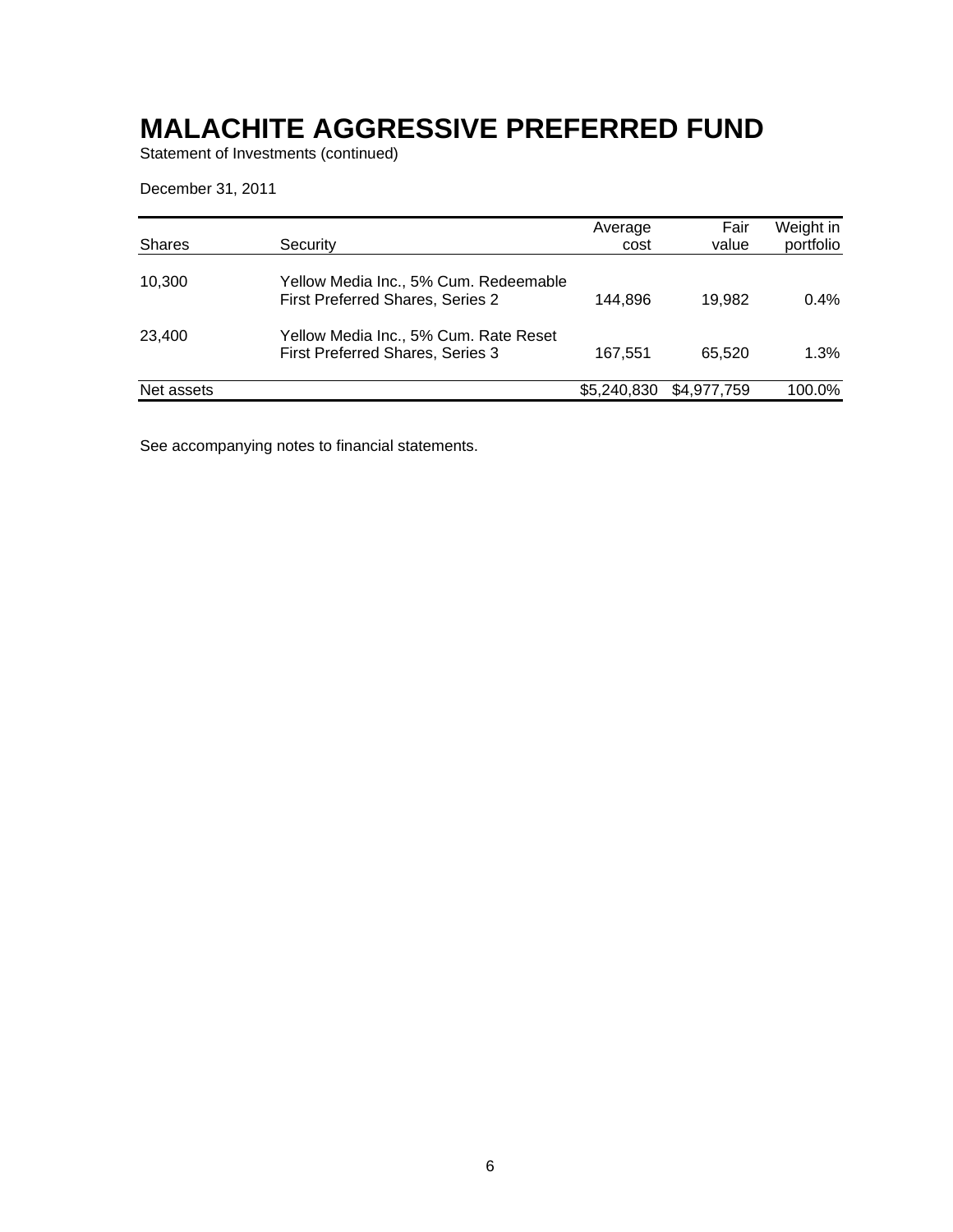Notes to Financial Statements

For the year ended December 31, 2011

#### **1. The Fund:**

- (a) Malachite Aggressive Preferred Fund is an unincorporated open-ended mutual fund trust established under the laws of the Province of Ontario by a Master Declaration of Trust (for the Malachite Funds in general) and an associated Fund Regulation (for the Fund itself). Hymas Investment Management Inc. ("Hymas") is the Trustee and Manager of the fund.
- (b) The authorized capital of the fund consists of an unlimited number of units without par value. The number of units outstanding is disclosed in the statement of changes in unitholders' equity.
- (c) The financial statements of the Fund include the statement of investments and the statement of net assets at December 31, 2011 and the statement of operations, and the statements of changes in net assets and unitholders' equity for the year ended December 31, 2011.

### **2. Summary of significant accounting policies:**

These financial statements have been prepared in accordance with Canadian Generally Accepted Accounting Principles ("GAAP") and reflect the following policies:

(a) Accounting estimates:

The preparation of financial statements in accordance with Canadian GAAP requires management to make estimates and assumptions that affect the amounts reported in the financial statements. Actual results could differ from those estimates.

(b) Valuation of investments:

Investments are categorized as held-for-trading and therefore recorded at fair value. Investments in securities listed on a public securities exchange or traded on an over-thecounter market are valued at the closing bid price. Securities with no available closing bid prices are valued at the last sale or close price. Securities for which a closing bid price or last sale or close price are unavailable or securities for which market quotations are unreliable or not reflective of all available material information are valued at their fair value as determined by the Manager using available sources of information and commonly accepted industry valuation techniques including valuation models.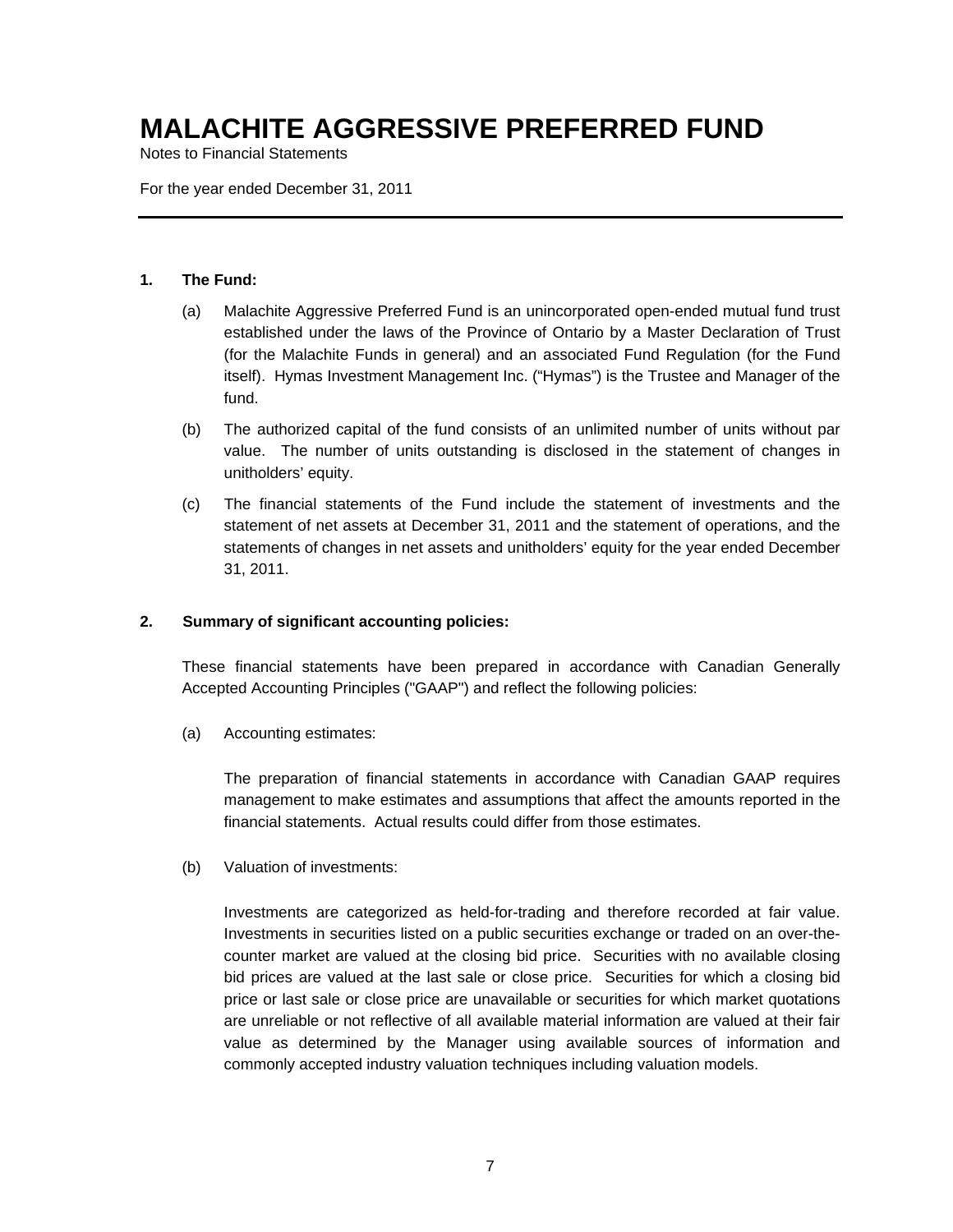Notes to Financial Statements (continued)

For the year ended December 31, 2011

#### **2. Summary of significant accounting policies (continued):**

(c) Cash:

Cash is cash on deposit and is carried at cost, which approximates its fair value.

(d) Other assets and liabilities:

Amounts due from broker and accrued income receivable are designated as receivables and shown as other assets. They are recorded at amortized cost, which approximates their fair value. Similarly, accrued liabilities and amounts due from broker are designated as financial liabilities and are recorded at amortized cost, which approximates their fair value.

(e) Investment transactions and income recognition:

All income, net realized and unrealized appreciation/(depreciation) and transaction costs are attributable to investments that are deemed held-for-trading. Investment transactions are accounted for on the trade date, that is, on the day that a buy or sell order is executed. The cost of investments represents the amount paid for each security, and is determined on an average cost basis including transaction costs. Realized gains and losses on investment transactions are computed as proceeds of disposition less their average cost. The unrealized appreciation or depreciation of investments represents the difference between their average cost and fair value at the period-end date. Dividend income is recorded on the ex-dividend and interest income is recorded daily on an accrual basis.

Income and realized and unrealized capital gain/(loss) are distributed to the unitholders in proportion to the amount of equity invested. For management and service fees, refer to note 4.

(f) Transactions costs:

Transaction costs, such as brokerage commission incurred in the purchase and sale of portfolio securities paid to external third parties are recognized as expenses in the statement of operations based on trade date.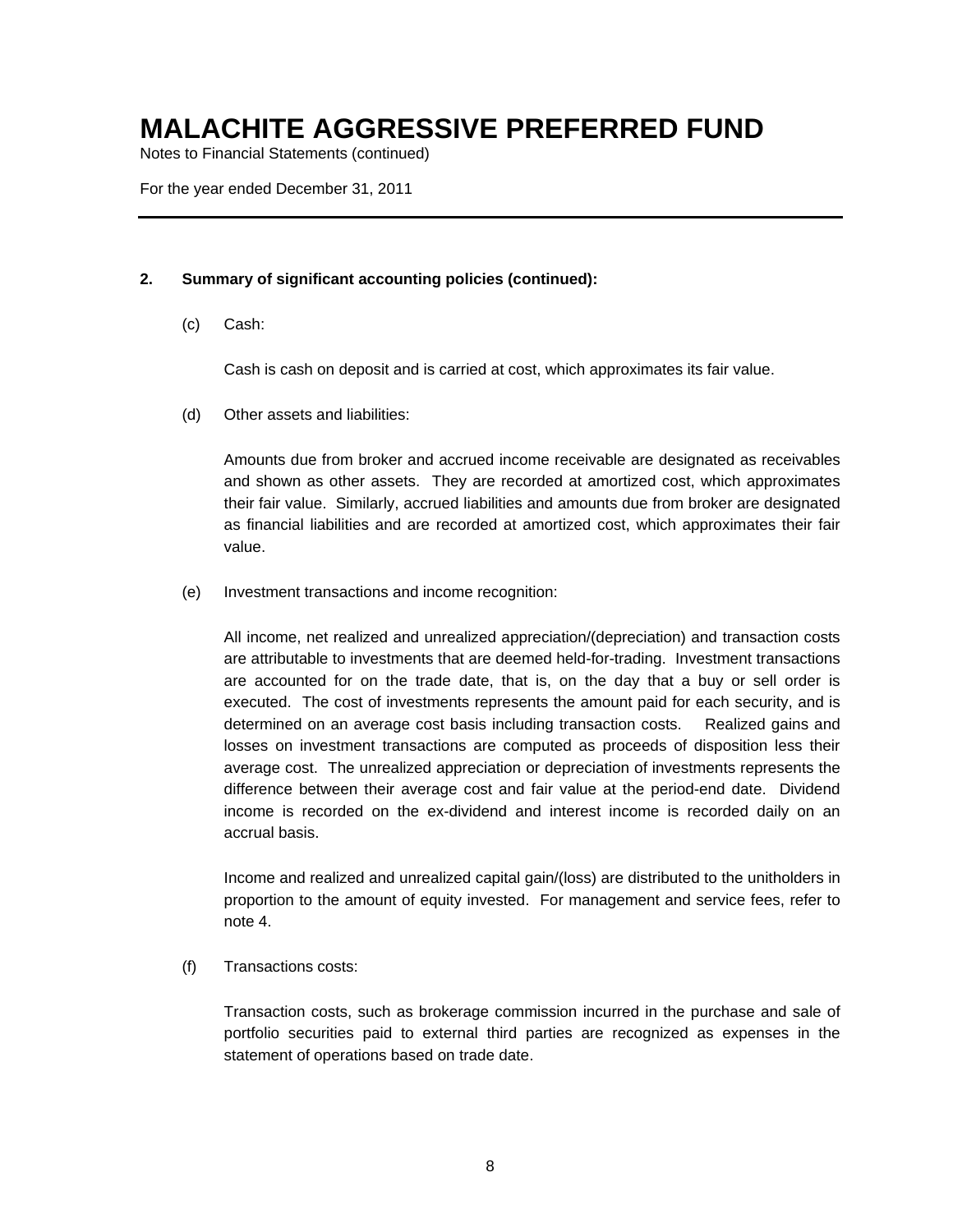Notes to Financial Statements (continued)

For the year ended December 31, 2011

#### **2. Summary of significant accounting policies (continued):**

(g) Fair value measurements:

The Fund adopted the amendments to CICA 3862, *Financial Instruments – Disclosures*  on January 1, 2009. CICA 3862 establishes a three-tier hierarchy as a framework for disclosing fair value used to value the Fund's investments. The hierarchy of inputs is summarized below:

- quoted prices (unadjusted) in active markets for identical assets or liabilities (Level 1);
- inputs other than quoted prices included in Level 1 that are observable for the asset or liability, either directly (i.e., as prices) or indirectly (i.e., derived from prices) (Level 2); and
- inputs for the asset or liability that are not based on observable market data (unobservable inputs) (Level 3).

Changes in valuation methods may result in transfers into or out of an investment's assigned level.

At December 31, 2011 all of the Fund's investments were valued using Level 1 inputs.

(h) Capital management:

The Manager manages the capital of the Fund, which consists of the net assets of the Fund, in accordance with the investment objectives set out in the Fund's Master Declaration of Trust as amended January 13, 2005, and the Regulation pertaining to Malachite Aggressive Preferred Fund.

(i) Increase in net assets from operations per unit:

Increase in net assets from operations per unit in the statement of operations represents the net increase in the net assets from operations for the period divided by the average number of units outstanding during the period.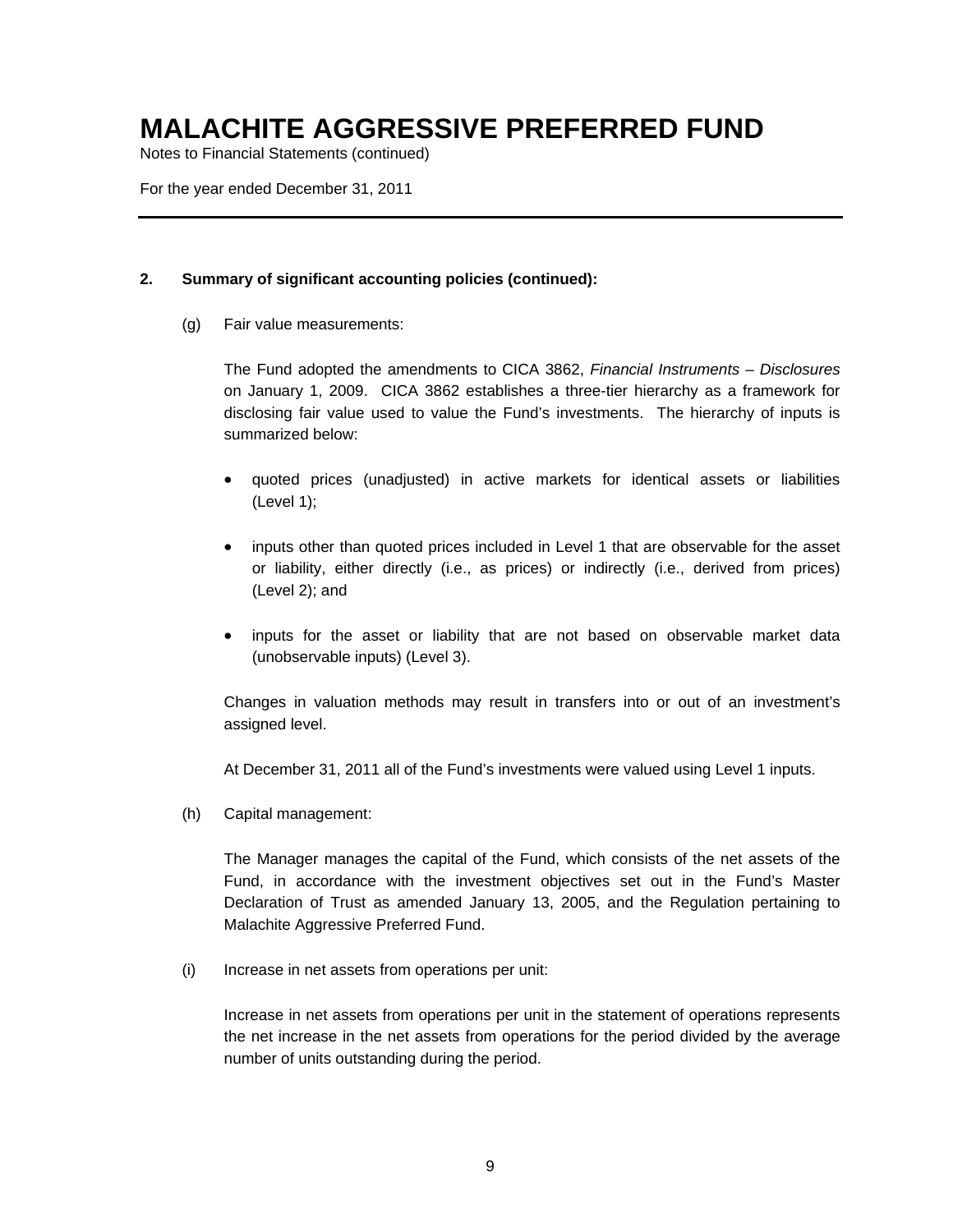Notes to Financial Statements (continued)

For the year ended December 31, 2011

#### **2. Summary of significant accounting policies (continued):**

(j) Net asset value per unit:

Net asset value per unit is computing by dividing the net asset value of the Fund at the valuation date by the total number of units of the Fund outstanding.

(k) Future changes in accounting policies:

The Canadian Accounting Standards Board has confirmed the plan to adopt International Financial Reporting Standards ("IFRS") in 2011. All publicly accountable enterprises will be required to implement IFRS for interim and annual financial statements relating to fiscal years beginning on or after January 1, 2013.

Based on the Manager's current evaluation of the differences between Canadian GAAP and IFRS, the Manager does not expect that net assets attributable to unitholders or net asset value per unit will be impacted by the changeover to IFRS. Currently, the Manager expects that the impact of IFRS on the Fund's financial statements will result in additional disclosures and potentially different presentation of unitholder interests and certain other items.

### **3. Related party balances:**

Included in accrued liabilities are distributions payable to unitholders of \$43,702 (2010 - \$73,989) and amounts due to the Manager of \$13,602 (2010 - \$8,030).

#### **4. Management fees and expenses:**

- (a) Hymas, the Manager, provides management, distribution and administrative services to the Fund. In consideration for the services provided, Hymas receives a monthly management fee directly from the unitholders and accordingly, no management fees are reflected in these financial statements.
- (b) The Fund is responsible for the payment of all expenses relating to its operations. Operating expenses incurred by the Fund may include, but are not limited to, accounting, legal and audit fees, trustee and custodial fees, portfolio transaction costs, interest and bank charges, administrative costs excluding any salaries to the principal shareholder of the Manager, investor servicing costs and costs of reports and prospectuses.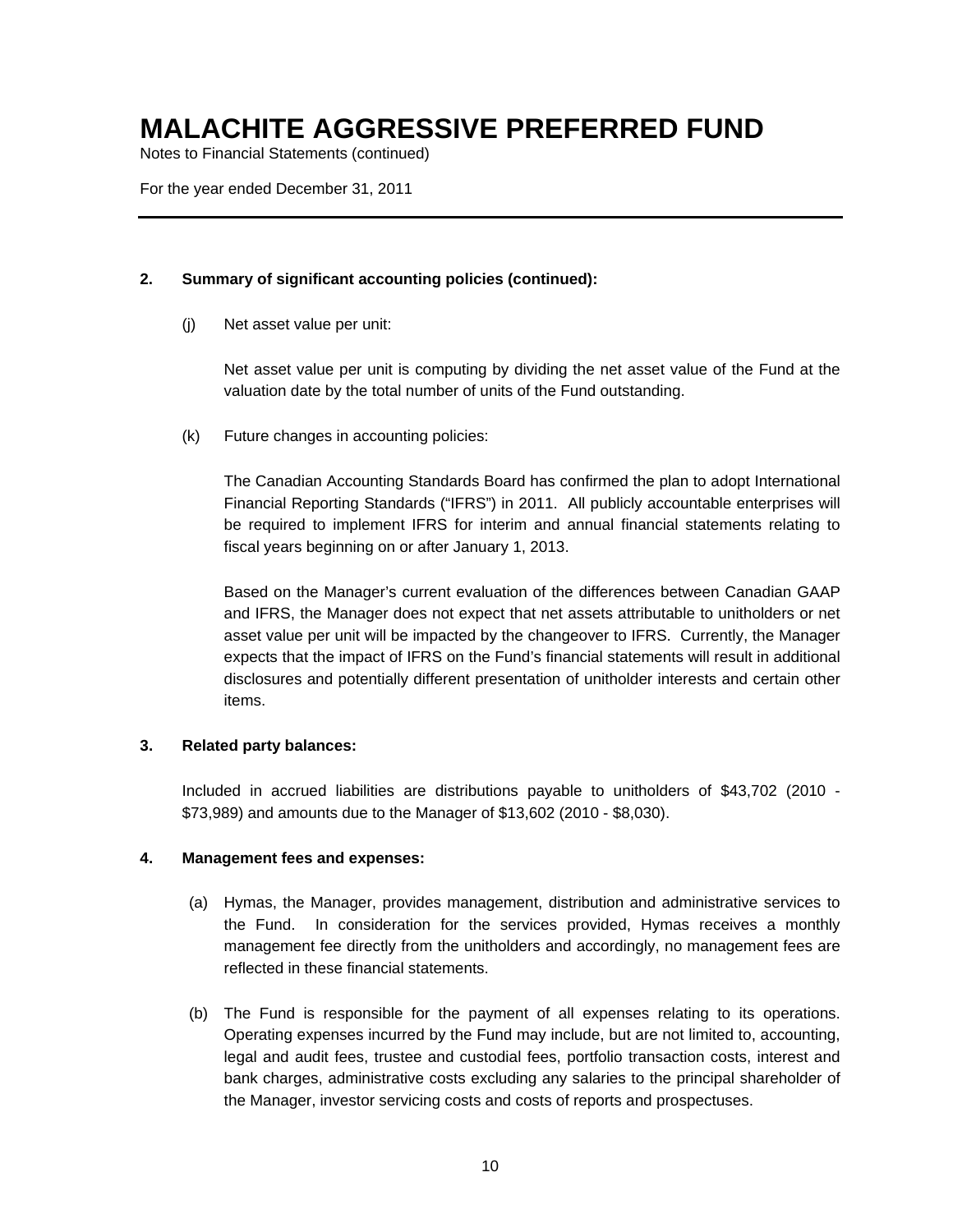Notes to Financial Statements (continued)

For the year ended December 31, 2011

#### **4. Management fees and expenses (continued):**

(c) At its sole discretion, Hymas may absorb expenses of the Fund. The expenses absorbed are shown on the statement of operations. Such absorptions can be terminated at any time, but can be expected to continue until such time as the Fund is of sufficient size to reasonably absorb all expenses incurred in its operations. It is current policy of Hymas to absorb all Fund expenses in excess of 0.50%.

#### **5. Income taxes:**

The Fund qualified as a mutual fund under the Income Tax Act (Canada) and, accordingly, is not subject to income taxes on the portion of its net income, including net realized gains, which is paid or payable to unitholders. Such distributed income is taxable in the hands of the unitholders.

Temporary differences between the carrying value of assets and liabilities for accounting and income tax purposes give rise to future income tax assets and liabilities. The most significant temporary difference is that between the reported fair value of the Fund's investment portfolio and its adjusted cost base for income tax purposes. Since the Fund's distribution policy is to distribute all net realized capital gains, future tax liabilities with respect to unrealized capital gains and future tax assets with respect to unrealized capital losses will not be realized by the Fund, and are therefore not recorded by the Fund. Unused realized capital losses represent future tax assets to the Fund but due to the uncertainty that they will be realized by offsetting future capital gains, no net tax benefit is recorded by the Fund.

As at the most recent taxation year end of December 31, 2011, the Fund had no capital losses available to reduce future net realized capital gains.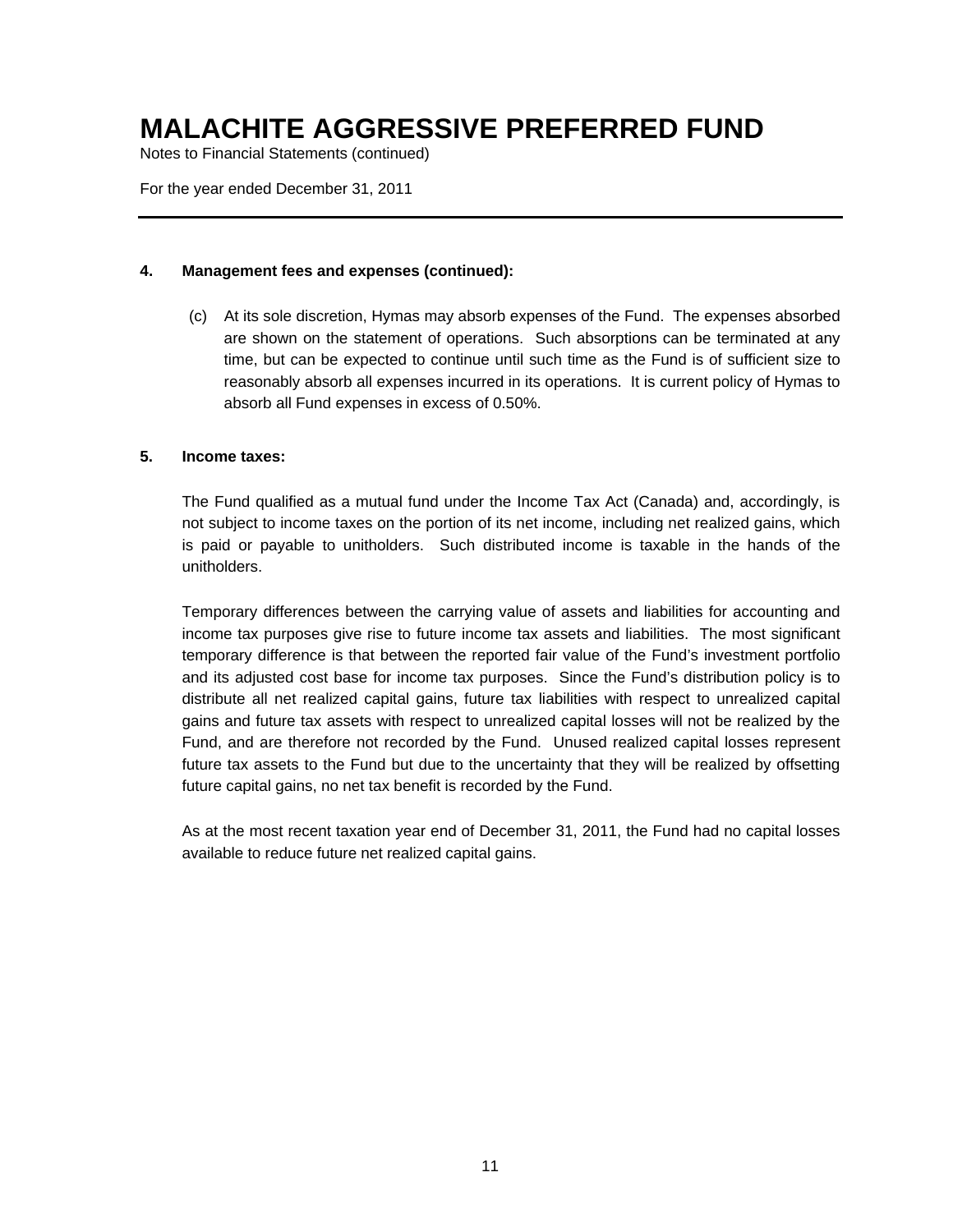Notes to Financial Statements (continued)

For the year ended December 31, 2011

#### **6. Brokerage commissions:**

Commissions paid to brokers in connection with portfolio transactions are disclosed in the statement of operations of the Fund. Hymas does not have any "soft dollar" arrangements where third party services such as investment research, statistical or other similar services were paid for by brokers.

### **7. Reconciliation of NAV:**

Net assets reported in these financial statements are accounted for using GAAP ("GAAP Net Assets") and use the closing bid price for the fair value of investments traded in an active market. The net asset value ("NAV") for purposes of unitholders' purchases, switches and redemptions is calculated in accordance with the valuation rules as set out in the Fund's Master Declaration of Trust as amended January 13, 2005, and uses the last bid quotation on the Toronto Stock Exchange to value investments traded in an active market. The Canadian Securities Administrators require reconciliation between NAV and GAAP net assets.

At December 31, 2011, there was no difference between NAV and GAAP Net Assets on a per unit basis.

### **8. Financial instruments:**

Essentially all of the assets and liabilities of the Fund are financial instruments. These financial instruments are comprised of investments, amount due from brokers, cash, accrued income receivable, accounts payable and accrued liabilities and amounts due to brokers. Investments are recorded at fair value based on the accounting policies described above. All other financial instruments are carried at cost or amortized cost, which given their short-term nature, closely approximates their fair value.

#### **9. Financial instrument risk:**

In the normal course of business the Fund is exposed to a variety of financial risks: market risk (comprised of market price risk and interest rate risk), counterparty credit risk and liquidity risk. The value of investments in the Fund's portfolio can fluctuate on a daily basis as a result of changes in interest rates, market and economic conditions and factors specific to individual securities within the Fund. The level of risk depends on the Fund's investment objectives and the type of securities in which it invests.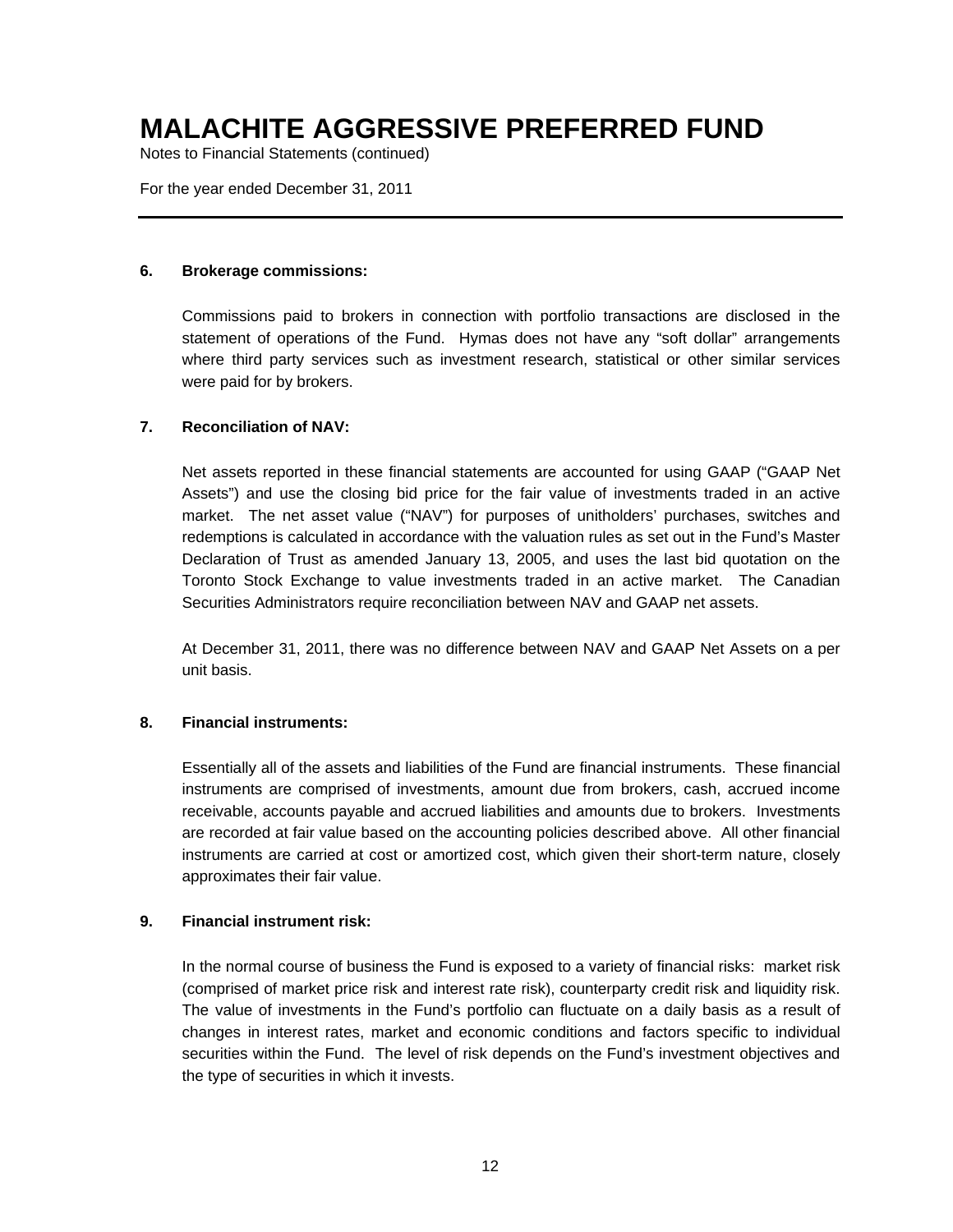Notes to Financial Statements (continued)

For the year ended December 31, 2011

#### **9. Financial instrument risk (continued):**

(a) Risk management:

The Fund seeks to provide long-term capital growth in addition to a high level of after-tax income through investment primarily in preferred shares and preferred securities listed on the Toronto Stock Exchange. This fund is sold to investors as a private placement, which therefore exempts it from issuing a prospectus, providing that the investor meets certain requirements. The Manager takes a conservative approach to risk management by focusing research efforts on the analysis of a market price into it's "fair" and "liquidity" components, to achieve superior investment returns by "selling" liquidity to the market, taking advantage of mispricing while at all times keeping the client's tax and commission considerations in view.

(b) Market price risk:

Market price risk arises primarily from uncertainties about future market prices of the instruments held. Market price fluctuations may be caused by factors specific to an individual investment, or factors affecting all securities traded in a market or industry sector. All investments present a risk of loss of capital. The maximum risk resulting from financial instruments is equivalent to their fair value. If prices on the Toronto Stock Exchange for these securities, as approximated by either the S&P/TSX Preferred Share Index or the BMO Capital Markets "50" index had increased or decreased by 5% as at December 31, 2010, with all other variables held constant, the net assets of the Fund would have increased or decreased, respectively by approximately \$254,356 (approximately 5.0% of total net assets). In practice the actual results may differ from this sensitivity analysis and the difference could be material.

(c) Interest rate risk:

Interest rate risk arises on interest-bearing financial instruments where the values of those instruments fluctuate due to changes in levels of market interest rates. The majority of the Fund's financial assets are preferred shares, which are not interestbearing and not included in the computation of overall market interest rates. The fund's financial liabilities are primarily short-term in nature and generally not interest bearing. Therefore the Fund's exposure to interest rate risk is best reflected by the yields on preferred shares as reflected by either of the two indices referred to in "Market Price Risk", above.